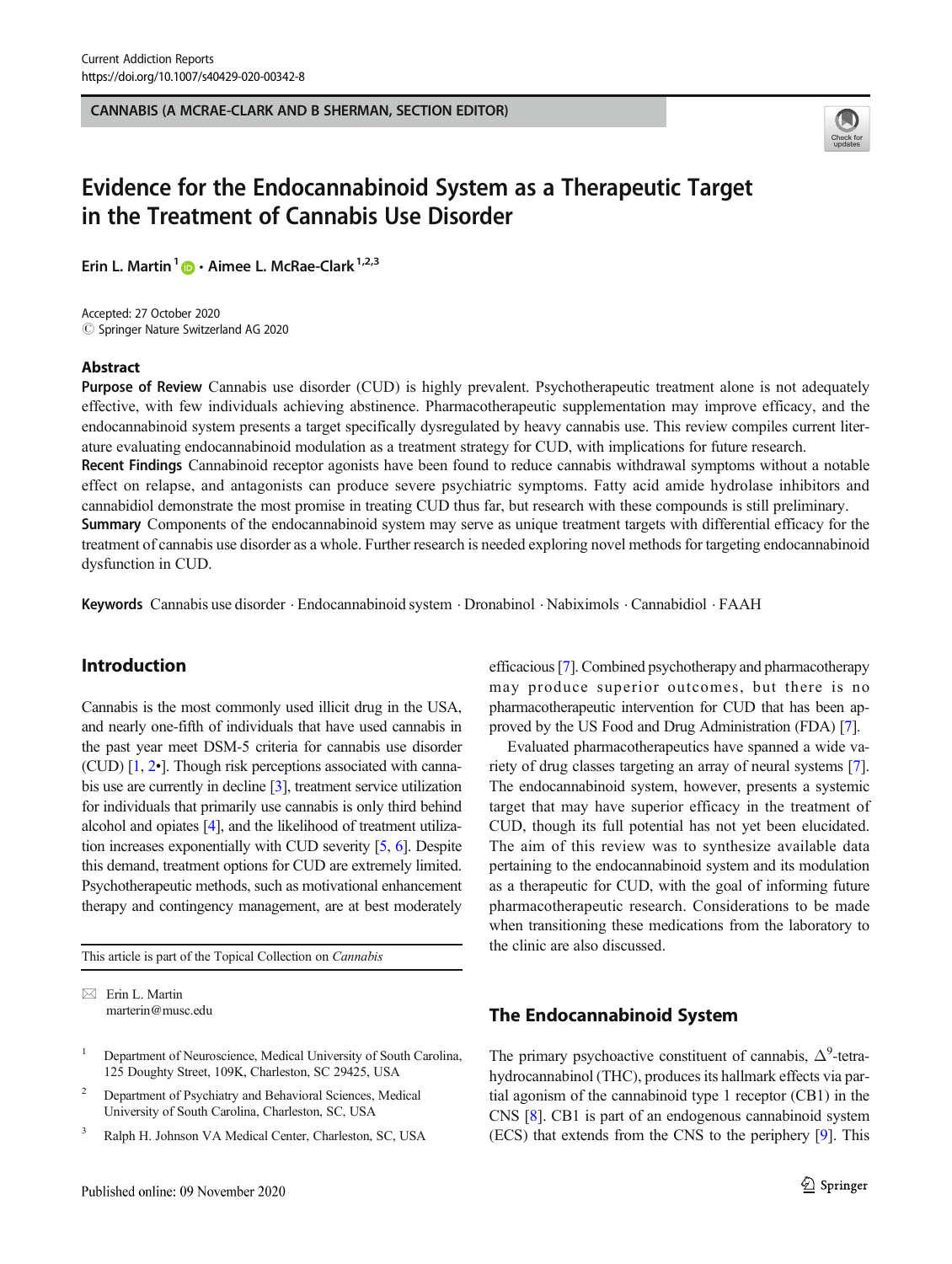ECS is composed of two G protein-coupled receptors (CB1 and CB2) and their primary endogenous ligands, Narachidonoylethanolamide (AEA) and 2 arachidonoylglycerol (2-AG). AEA and 2-AG act primarily via retrograde signaling in the CNS: they are produced ondemand by postsynaptic neurons before traveling backward across the synapse to bind to presynaptic CB1 and CB2 receptors [\[8\]](#page-4-0). By agonizing these receptors, much like THC, AEA and 2-AG inhibit further release of neurotransmitter from the presynaptic cell [[8\]](#page-4-0). Myriad enzymes involved in the synthesis, degradation, and transport of AEA and 2-AG also comprise the ECS. For the purposes of this review, the most noteworthy of these enzymes are fatty acid amide hydrolase (FAAH) and monoacylglycerol lipase (MAGL), which act as the primary degradative enzymes for AEA and 2-AG, respectively [[10](#page-5-0)] (see Fig. 1 for a visual of endocannabinoid signaling and degradation).

The ECS is involved in a wide variety of internal processes that explain the breadth of effects associated with cannabis use and disorder. As with most drugs of abuse, cannabis consumption is associated with increased dopamine release within neural reward pathways, which occurs as a consequence of THC-CB1 receptor binding  $[11-13]$  $[11-13]$  $[11-13]$  $[11-13]$  $[11-13]$ . The ECS also appears to have a role in maintaining homeostasis, having been implicated in feeding  $[14–17]$  $[14–17]$  $[14–17]$ , sleep  $[18–20]$  $[18–20]$  $[18–20]$ , emotional regulation  $[21–25]$  $[21–25]$  $[21–25]$ , and modulation of the stress response  $[26-28, 29]$  $[26-28, 29]$  $[26-28, 29]$  $[26-28, 29]$  $[26-28, 29]$  $[26-28, 29]$  $[26-28, 29]$ . Accordingly, anorexia, sleep disturbance, and negative mood are all symptoms of cannabis withdrawal [\[30](#page-5-0)], and stresscoping is a commonly cited justification for both initiation and maintenance of cannabis use [\[31](#page-5-0), [32\]](#page-5-0). At the molecular level, heavy cannabis use is associated with ECS



Fig. 1 Illustration of endocannabinoid retrograde signaling in the CNS and hydrolysis by the degradative enzymes FAAH and MAGL. Figure created using [Biorender.com](http://biorender.com)

dysregulation that includes CB1 downregulation [[33](#page-5-0)–[35](#page-5-0)] and reduced levels of FAAH in the brain [\[36,](#page-5-0) [37](#page-6-0)]. The effects of heavy cannabis use on AEA and 2-AG are presently unclear.

Taken together, it would seem that normalizing endocannabinoid signaling that has been disrupted by heavy cannabis use could serve as an effective and specific therapeutic target for CUD. Indeed, this treatment strategy follows a precedent first established in the treatment of opioid and nicotine use disorders, that of agonist replacement therapy. The ECS also presents additional druggable targets for CUD in the form of biosynthetic and degradative enzymes, for which activity can be either facilitated or inhibited to indirectly modulate endogenous cannabinoid levels. Enzymatic manipulation may produce similar outcomes to an agonist replacement therapy, but with lower abuse liability and reduced intoxication.

While there are many unique pharmacotherapeutic targets available within the context of the ECS, a more conventional approach, the exogenous antagonist, is presently nonviable. One such antagonist, the CB1 inverse agonist rimonabant, showed preliminary efficacy in attenuating cannabis use preclinically and in humans [\[38](#page-6-0)–[40\]](#page-6-0), but research efforts halted following demonstration of adverse psychiatric side effects, namely, increased prevalence of anxiety, depression, and suicidality [\[41](#page-6-0)]. Neutral antagonists, which merely block activity at a given receptor rather than produce effects opposite to those of an agonist, may present as equally effective treatment options [[40](#page-6-0)] with a more favorable side effect profile [\[42](#page-6-0)–[44\]](#page-6-0). However, research in humans is limited and a direct effect on CUD has yet to be assessed. Further, it is possible that this class of drugs would still have some degree of negative psychiatric effects, as chronic neutral antagonism would still preclude endogenous cannabinoid signaling necessary for mood regulation. This is an important consideration, as presence of such side effects might further disincentivize treatment adherence in this already difficult to treat population, even if they are less severe than those produced by inverse agonists.

### Dronabinol

Dronabinol, an orally bioavailable formulation of THC, is FDA-approved for the prophylaxis of chemotherapy-induced nausea and vomiting and for use in the stimulation of appetite and prevention of weight loss in patients with acquired immunodeficiency syndrome (AIDS) [[45\]](#page-6-0). As a direct CB1 agonist, there is a substantial theoretical basis to support its utility as a treatment of CUD, and multiple studies have explored its potential as an intervention for cannabis withdrawal specifically.

Dronabinol has been demonstrated to attenuate cannabis withdrawal symptoms in both inpatient and outpatient laboratory settings [[46,](#page-6-0) [47\]](#page-6-0). Dronabinol given at a dose of 10 mg five times daily in a laboratory environment decreased cannabis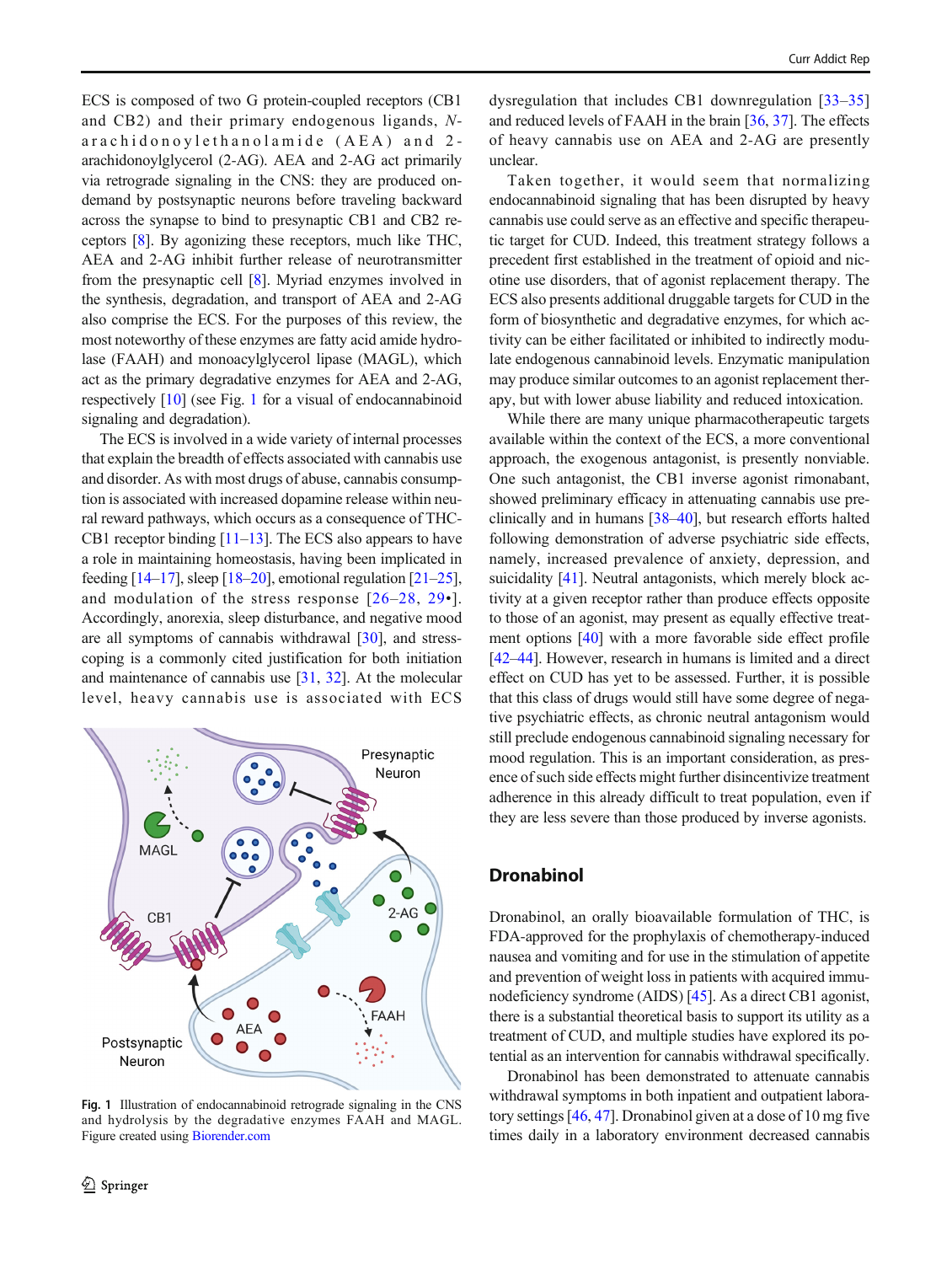craving and withdrawal symptoms while producing no intoxication [\[46](#page-6-0)]. An outpatient evaluation in non-treatment seeking, daily cannabis users also showed a reduction in withdrawal symptoms with dronabinol at doses of 10 or 30 mg three times daily compared with placebo treatment [\[47\]](#page-6-0). A greater reduction in withdrawal symptoms was noted with the 90 mg/ day dose compared with the 30 mg/day dose. However, some signs of cannabis-like intoxication were associated with the higher dose, as were some drug effects such as euphoria and drug-liking. A within-subject crossover study of short-term dronabinol (0, 30, 60, and 120 mg/day for five consecutive days) also found a dose-dependent suppression of cannabis withdrawal, without decrements in cognitive performance [\[48](#page-6-0)]. No impact of dronabinol on the subjective effects of smoked cannabis was observed.

Laboratory studies investigating whether dronabinol alters cannabis self-administration have had mixed results. Hart and colleagues [[49\]](#page-6-0) found no effect of dronabinol 40–80 mg/day on cannabis self-administration. In a subsequent trial, dronabinol (60 mg/day) did not decrease cannabis selfadministration alone, though a reduction was noted when dronabinol was administered in combination with the adrenergic agonist lofexidine [\[50\]](#page-6-0). In contrast, a recent trial comparing 12 days of high-dose dronabinol (180–240 mg/day), 120 mg/day dronabinol, and placebo found reduced cannabis self-administration in both dronabinol conditions [[51\]](#page-6-0). These results suggest higher dronabinol doses may be needed to impact cannabis use behavior, perhaps due to its limited bioavailability.

Based on the above promising data in cannabis withdrawal, as well as the established utility of agonist substitution therapy in other use disorders, dronabinol was evaluated in a large randomized, placebo-controlled trial in which cannabisdependent adults received either dronabinol (40 mg/day) or placebo over a 12-week period with concomitant psychosocial treatment [\[52\]](#page-6-0). Both treatment groups reported a reduction in cannabis use during the trial. Dronabinol was shown to improve retention in the trial and to reduce withdrawal symptoms; however, there was no effect of dronabinol on cannabis use. Negative findings were also reported in a large, placebocontrolled trial of concurrent dronabinol (60 mg/day) and lofexidine (1.8 mg/day), with no treatment differences observed in cannabis abstinence, withdrawal symptoms, or treatment retention [[53\]](#page-6-0). Together, these trials suggest limited potential of dronabinol for cannabis abstinence promotion.

## Nabilone

Nabilone (Cesamet™) is a synthetic cannabinoid that is FDAapproved to treat nausea associated with cancer chemotherapy [\[54\]](#page-6-0). Like dronabinol, nabilone is an oral medication that acts as an agonist at CB1 and CB2 [\[55](#page-6-0)] and produces similar

interoceptive effects to THC in individuals that regularly use cannabis [\[56](#page-6-0), [57](#page-6-0)]. As such, nabilone represents a potential agonist replacement therapy for CUD. Notably, nabilone appears to have a lower abuse liability relative to smoked cannabis [\[58,](#page-6-0) [59](#page-6-0)], though this may be dose-dependent [\[60](#page-6-0)] and is likely in large part attributable to the difference in route of administration.

Given other similarities to dronabinol, it is unsurprising that nabilone produces similar effects in the context of cannabis dependence, i.e., reduces withdrawal symptoms [[61\]](#page-6-0) without promoting abstinence in an outpatient setting [\[62](#page-6-0)]. It is important to note that the dose used in the treatment trial (2 mg) was substantially lower than that used in the laboratory by Haney and colleagues [\[61](#page-6-0)]. However, higher doses in previous laboratory studies were associated with substantial increases in "Good Drug Effects", "Drug Liking", and "Take Again" [\[56](#page-6-0), [57](#page-6-0), [60\]](#page-6-0). Thus, it is difficult to reconcile increasing the dose of nabilone given in an outpatient setting with these apparent increases in abuse liability. This is further substantiated by the lack of efficacy of dronabinol in promoting abstinence from cannabis, given the similarities between these medications.

A more suitable role for nabilone in the treatment of CUD may be as an adjunctive pharmacotherapy. A laboratory study found that daily nabilone and nightly zolpidem improved sleep and reduced anxiety and irritability during a withdrawal period [[63\]](#page-6-0). This combination did not produce significant increases in "Drug Liking" or "Take Again" relative to placebo. Unfortunately, the combination was not directly compared with nabilone alone, and the addition of zolpidem did not significantly attenuate sleep-related withdrawal symptoms moreso than nabilone alone did in a prior study [[61](#page-6-0)], although the doses of nabilone used herein were slightly lower. It is therefore difficult to ascertain where these findings fall in a broader therapeutic context. Similarly, combined nabilone and varenicline attenuated withdrawal symptoms in individuals that use both cannabis and tobacco without appreciable effects on a laboratory model of relapse [[64\]](#page-6-0). While in these cases ineffective, the lack of considerable drug interactions and continuing attenuation of withdrawal symptoms may be indicative of a more nuanced role for nabilone in the treatment of CUD moving forward.

# Cannabidiol

Cannabidiol (CBD) has a broad and complex pharmacological profile, interacting with many classes of receptors, enzymes, and other targets. Although similar in structure to THC, CBD binds poorly to CB1 and CB2 [\[65](#page-6-0)]. However, CBD still has pharmacological activity within the ECS: it acts as a negative allosteric modulator of the CB1 receptor, as well as inhibits the reuptake and hydrolysis of AEA [[66,](#page-6-0) [67](#page-7-0)].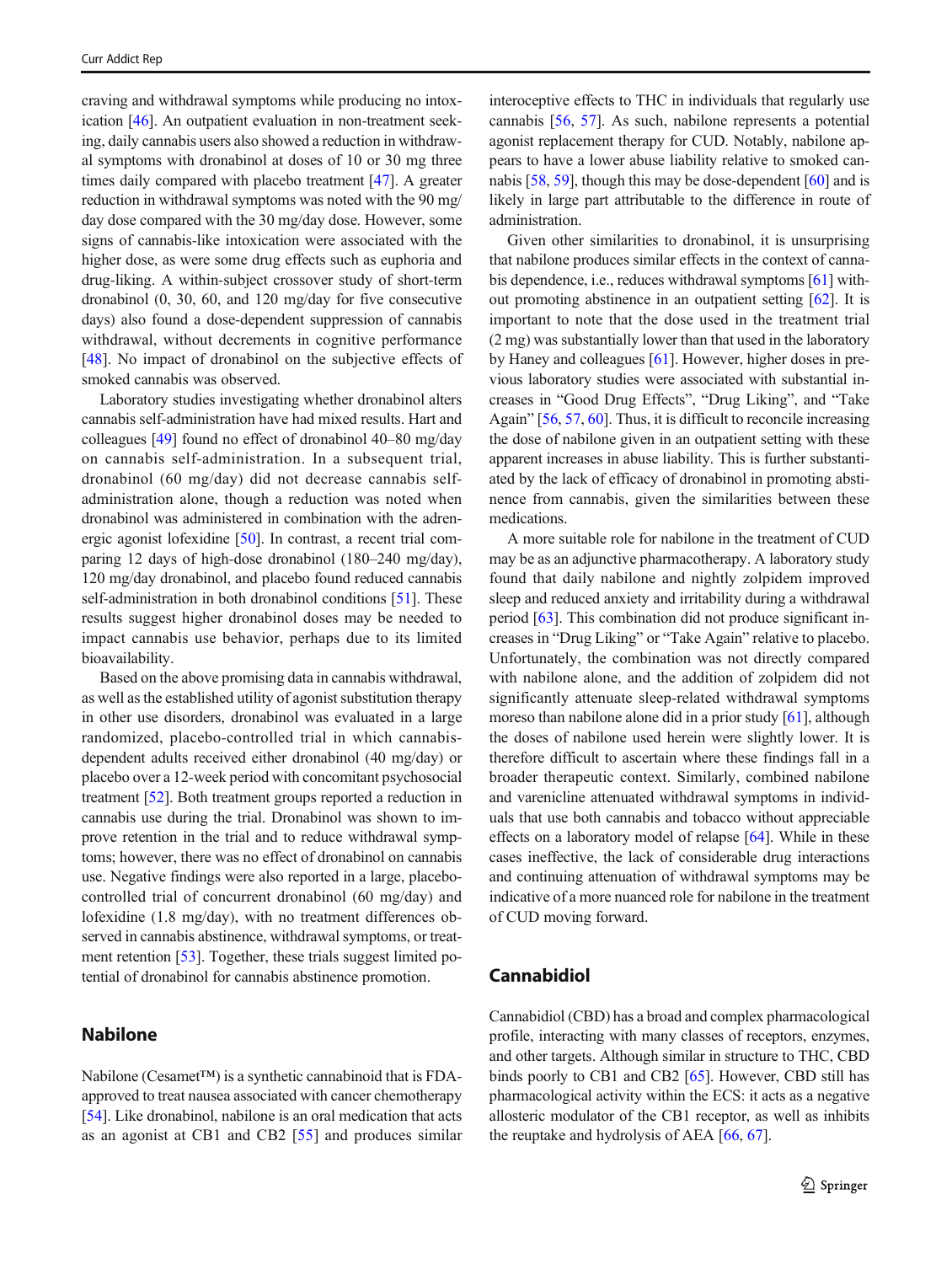Outcomes from some human laboratory studies suggest that CBD can block acute adverse pharmacodynamic effects of THC such as anxiety [\[68\]](#page-7-0) and memory impairment [[69\]](#page-7-0), leading to speculation that CBD may mitigate the effects of THC; this "dampening" effect is consistent with activity as a CB1 negative allosteric modulator. Further, anxiolytic effects may be attributable to inhibition of AEA hydrolysis, as this is also a known quality of FAAH inhibitors [[29](#page-5-0)•]. However, a study comparing acute doses of oral CBD (200, 400, and 800 mg) and placebo in the context of smoked cannabis among regular cannabis users reported no impact of CBD on cannabis self-administration, subjective effects, or physiologic responses [\[70](#page-7-0)]. Further, Solowij and colleagues [[71](#page-7-0)] evaluated the impact of vaporized low (4 mg) and high (400 mg) CBD given in conjunction with THC. Low doses of CBD enhanced the intoxicating effects of THC, particularly in infrequent cannabis users, while high doses of CBD were associated with a reduction of intoxicating effects.

Two trials to date have evaluated longer-term oral CBD administration in cannabis users. An open-label trial evaluated 200 mg daily CBD administration for 10 weeks among 20 frequent cannabis users [\[72](#page-7-0)]. Compared with baseline, participants reported fewer depressive and psychotic symptoms after CBD treatment and demonstrated improvement in cognitive measures. Increased euphoria when smoking cannabis was also reported. Recently, Freeman and colleagues [\[73](#page-7-0)••] published results from a 4-week adaptive trial in which three doses (200, 400, and 800 mg) of oral CBD were compared with placebo during a cannabis cessation attempt. Following an initial treatment phase  $(n = 48)$ , the 200 mg dose was deemed inefficacious and the trial continued with the 400 mg, 800 mg, and placebo arms ( $n = 34$ ). At end of treatment, both doses of CBD were associated with lower THC-COOH/creatinine ratios and modest reductions in self-report days per week of cannabis use relative to placebo; however, treatment effects were not found at follow-up timepoints. Of note, there was some indication of an inverted-U dose-response curve, with the 200 mg dose deemed inefficacious and marginal indication that the 400 mg dose was superior to the 800 mg dose. No serious adverse events were noted, although lower sleep quality was reported among individuals in the 400 mg group. Limitations of the study include brief treatment period and insufficient sample sizes to robustly estimate effect sizes, making it difficult to fully ascertain the impact of CBD in promoting abstinence from cannabis.

## Nabiximols

Nabiximols is an oromucosal spray composed of THC (2.7 mg/spray), CBD (2.5 mg/spray), and various terpenoids. It is approved in the United Kingdom, Canada, and other countries primarily for the treatment of spasticity related to multiple sclerosis; it is not currently FDA-approved in the USA, although registry trials are ongoing.

In regard to CUD, an initial study evaluated a six-day course of nabiximols (maximum daily dose 86.4 mg THC and 80 mg CBD) compared with placebo among 51 treatment-seeking cannabis-dependent individuals during an inpatient admission [[74\]](#page-7-0). Nabiximols reduced cannabis withdrawal symptoms and improved retention in treatment, but no medication effect was observed on time to cannabis relapse or reductions in cannabis use following medication cessation. Trigo and colleagues [\[75](#page-7-0)] evaluated fixed versus self-titrated doses of nabiximols and placebo for cannabis withdrawal and craving during one-week abstinence periods in an outpatient trial. High fixed doses of nabiximols (108 mg THC/100 mg CBD daily) reduced cannabis withdrawal compared to placebo, but did not reduce cannabis craving; limited efficacy was noted with the lower self-titrated doses.

Two randomized clinical trials have evaluated nabiximols as a potential treatment for CUD. One 12-week trial compared a flexible dose of nabiximols (up to 113.4 mg THC/105 mg cannabidiol daily) with placebo in conjunction with motivational enhancement and cognitive behavioral therapy in 50 individuals [\[76\]](#page-7-0). Nabiximols reduced cannabis craving compared with placebo; however, no significant differences in cannabis withdrawal or cannabis use were observed. Recently, a larger trial  $(n = 128)$  reported a reduction in selfreported cannabis using days among individuals receiving nabiximols relative to placebo both during treatment and at a three-month follow-up assessment [[77](#page-7-0)•, [78](#page-7-0)]. No betweengroup differences were found in cannabis withdrawal, craving, or periods of abstinence, nor in health or psychosocial outcomes. In both trials, nabiximols was well-tolerated, but treatment retention was low. Nabiximols may have some promise for the treatment of CUD if findings related to cannabis use can be replicated.

# FAAH Inhibitors

FAAH inhibitors increase levels of AEA through selective inhibition of its primary catabolic enzyme [\[79](#page-7-0)]. This increased AEA produces anxiolytic and antidepressant effects [\[79,](#page-7-0) [80\]](#page-7-0). FAAH inhibitors, like exogenous CB1 agonists, have been shown to alleviate symptoms of cannabis withdrawal in mice [\[81](#page-7-0)] but are distinguished from these drugs by their lack of readily apparent abuse liability [[82](#page-7-0)–[84\]](#page-7-0). Only one trial has been completed thus far in cannabis-dependent men, but these preliminary outcomes are promising [[85](#page-7-0)••]. Men that received the FAAH inhibitor PF-04457845 not only exhibited attenuated withdrawal symptoms but also self-reported reduced cannabis use, which was confirmed by urine toxicology [\[85](#page-7-0)••]. Though limited by inclusion of only men and a fairly brief treatment period to truly assess risk of relapse, these findings warrant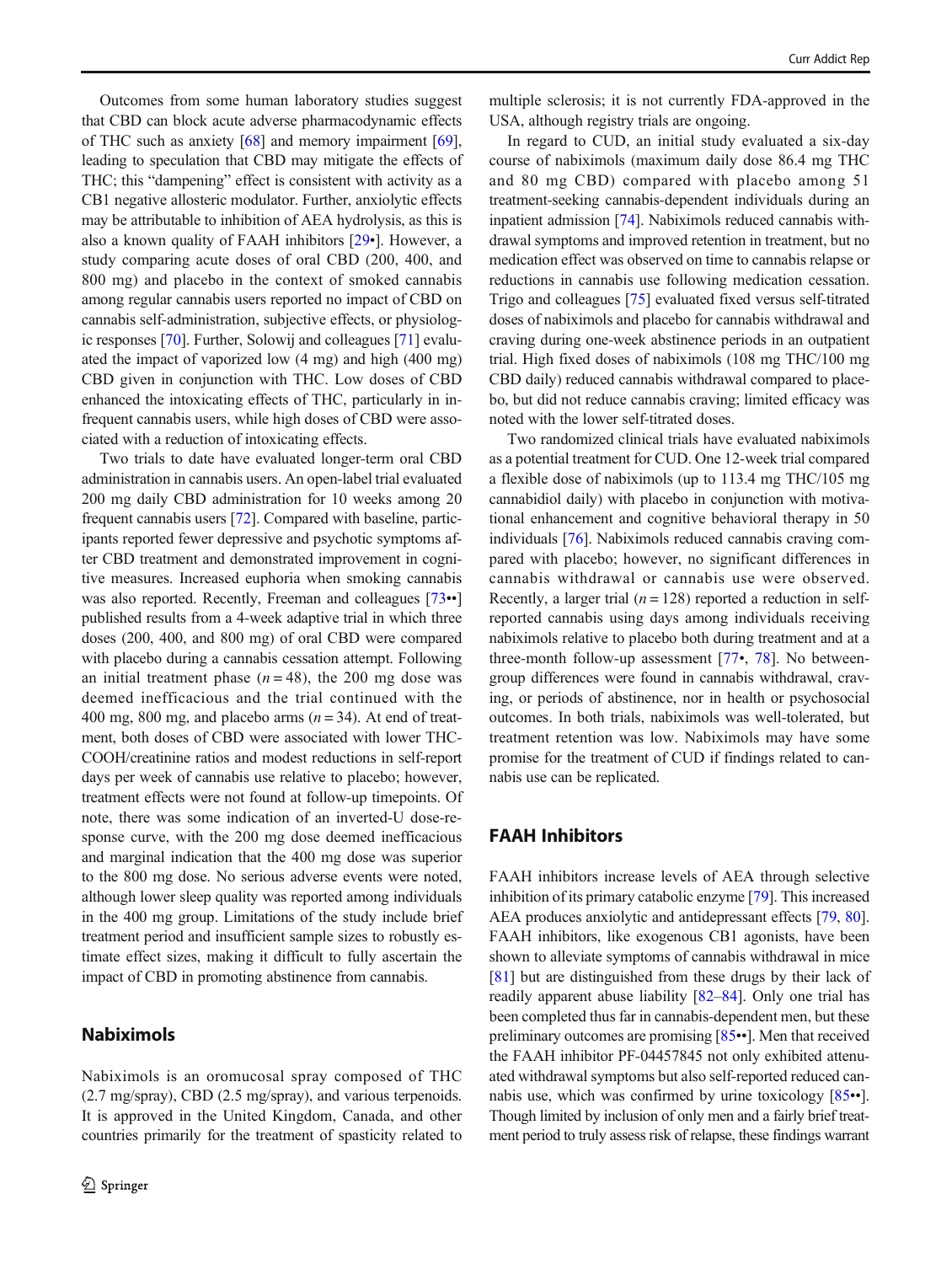<span id="page-4-0"></span>further exploration. Also of note is the lack of serious adverse events that resulted from chronic treatment with PF-04457845 [\[85](#page-7-0)••]. Despite the severe neurological side effects associated with the FAAH inhibitor BIA 10–2474 [[86](#page-7-0)], this present study corroborates previous work indicating such side effects are more likely attributable to BIA 10–2474 itself rather than the class of FAAH inhibitors as a whole [\[87\]](#page-7-0). Nevertheless, strict vigilance must be maintained until further data are acquired to ensure safety of study participants moving forward.

## Conclusions

Despite the high prevalence of CUD [1], current treatment options are at best only moderately effective and there is no FDA-approved pharmacotherapy for its treatment [7]. The ECS presents an attractive pharmacotherapeutic target, given its specific dysregulation by heavy cannabis use and the clinical success of agonist replacement therapy for opioid and nicotine use disorders. The most effective method for targeting the ECS, however, remains unclear. While CB1 antagonism may effectively reduce cannabis use, severe psychiatric side effects preclude its use in a treatment setting, especially given the high rate of psychiatric comorbidity already prevalent among individuals with CUD [\[88\]](#page-7-0). In contrast, synthetic CB1 agonists, such as dronabinol and nabilone, attenuate withdrawal symptoms during an abstinence period but have no apparent impact on cannabis use in an outpatient setting and bear the additional burden of potential abuse liability. Cannabidiol- and FAAH inhibitor-based treatments appear efficacious for both reducing cannabis use and curtailing associated withdrawal symptoms, but research is limited.

Future research should aim to expand on these preliminary positive outcomes. A large, multisite clinical trial is currently in progress evaluating the FAAH inhibitor PF-04457845 for the treatment of CUD (NCT03386487). Surprisingly, there are currently no randomized clinical trials in progress assessing cannabidiol for CUD, despite its apparent efficacy in the more modest treatment trials detailed herein. The absence of a large-scale randomized clinical trial supporting the utility of CBD in the treatment of CUD is at odds with its widespread availability and often-advertised clinical benefit in the context of addiction. It is imperative that future research addresses this discrepancy.

Pharmacological interventions for CUD have not yet been able to reliably demonstrate efficacy in both withdrawal symptom alleviation and relapse prevention. However, many of the treatments assessed thus far have been constrained to direct agonist or antagonist approaches to CB1. These only scratch the surface of the available drug targets in a complex endocannabinoid system and appear to be limited in their therapeutic potential. Unique approaches to targeting the ECS, such as cannabidiol, FAAH inhibitors, or other

treatments that have not yet advanced to clinical trials (e.g., MAGL inhibitors), may prove advantageous over previous strategies given their distinct pharmacological properties.

Funding This work was supported by the National Institute on Drug Abuse (NIDA) grants T32DA007288 (Martin) and K24DA038240 (McRae-Clark).

#### Compliance with Ethical Standards

Conflict of Interest Dr. McRae-Clark reports she has received medication support for a NIH-funded grant from Pfizer Pharmaceuticals.

Human and Animal Rights and Informed Consent All reported studies/ experiments with human or animal subjects performed by the authors have been previously published and complied with all applicable ethical standards (including the Helsinki declaration and its amendments, institutional/national research committee standards, and international/national/institutional guidelines).

#### References

Papers of particular interest, published recently, have been highlighted as:

- Of importance
- •• Of major importance
- 1. Compton WM, Han B, Jones CM, Blanco C. Cannabis use disorders among adults in the United States during a time of increasing use of cannabis. Drug Alcohol Depend. 2019;204:107468. [https://](https://doi.org/10.1016/j.drugalcdep.2019.05.008) [doi.org/10.1016/j.drugalcdep.2019.05.008.](https://doi.org/10.1016/j.drugalcdep.2019.05.008)
- 2.• SAMHSA. Results from the 2018 National Survey on Drug Use and Health: detailed tables. 2020. These important data from SAMHSA show the high prevalence of CUD among lifetime cannabis users in the United States. This finding supports the need for development of treatment options for CUD.
- 3. Compton WM, Han B, Jones CM, Blanco C, Hughes A. Marijuana use and use disorders in adults in the USA, 2002–14: analysis of annual cross-sectional surveys. Lancet Psychiatry. 2016;3(10):954– 64. [https://doi.org/10.1016/S2215-0366\(16\)30208-5](https://doi.org/10.1016/S2215-0366(16)30208-5).
- 4. SAMHSA. Treatment Episode Data Set (TEDS) 2017. 2019.
- 5. Hasin DS, Kerridge BT, Saha TD, Huang B, Pickering R, Smith SM, et al. Prevalence and correlates of DSM-5 cannabis use disorder, 2012-2013: findings from the national epidemiologic survey on alcohol and related conditions-III. Am J Psychiatry. 2016;173(6): 588–99. <https://doi.org/10.1176/appi.ajp.2015.15070907>.
- 6. Kerridge BT, Mauro PM, Chou SP, Saha TD, Pickering RP, Fan AZ, et al. Predictors of treatment utilization and barriers to treatment utilization among individuals with lifetime cannabis use disorder in the United States. Drug Alcohol Depend. 2017;181:223–8. <https://doi.org/10.1016/j.drugalcdep.2017.09.032>.
- 7. Sherman BJ, McRae-Clark AL. Treatment of cannabis use disorder: current science and future outlook. Pharmacotherapy. 2016;36(5): 511–35. [https://doi.org/10.1002/phar.1747.](https://doi.org/10.1002/phar.1747)
- 8. Pertwee RG. Ligands that target cannabinoid receptors in the brain: from THC to anandamide and beyond. Addict Biol. 2008;13(2): 147–59. [https://doi.org/10.1111/j.1369-1600.2008.00108.x.](https://doi.org/10.1111/j.1369-1600.2008.00108.x)
- 9. Mechoulam R, Parker LA. The endocannabinoid system and the brain. Annu Rev Psychol. 2013;64:21–47. [https://doi.org/10.1146/](https://doi.org/10.1146/annurev-psych-113011-143739) [annurev-psych-113011-143739](https://doi.org/10.1146/annurev-psych-113011-143739).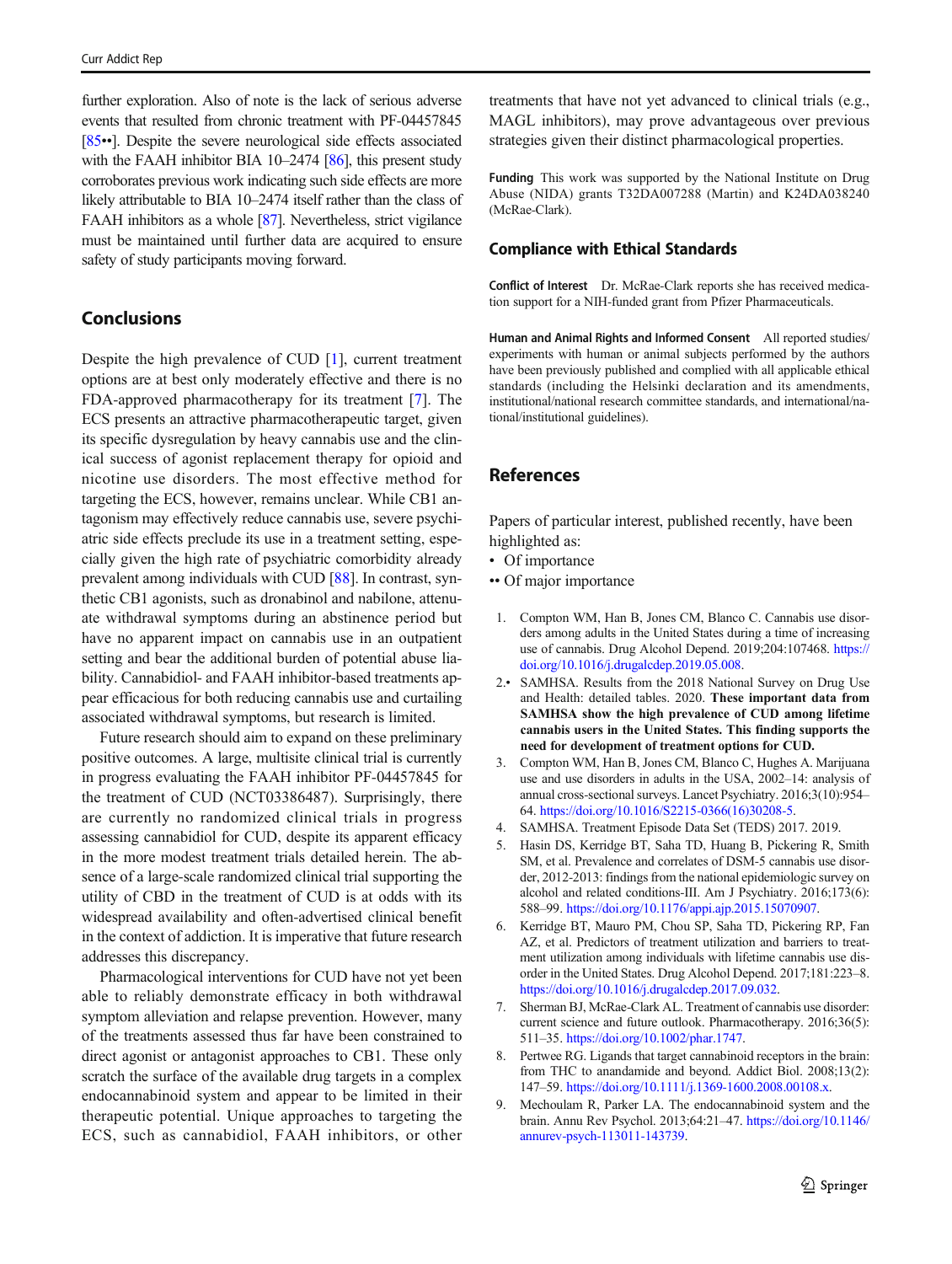- <span id="page-5-0"></span>10. Hillard CJ. Chapter one - the endocannabinoid signaling system in the CNS: a primer. In: Parsons L, Hill MN, editors. International review of neurobiology. New York: Academic Press; 2015. p. 1– 47. <https://doi.org/10.1016/bs.irn.2015.10.001>.
- 11. Bossong MG, Mehta MA, Van Berckel BNM, Howes OD, Kahn RS, Stokes PRA. Further human evidence for striatal dopamine release induced by administration of Δ9-tetrahydrocannabinol (THC): selectivity to limbic striatum. Psychopharmacology. 2015;232(15):2723–9. [https://doi.org/10.1007/s00213-015-3915-](https://doi.org/10.1007/s00213-015-3915-0) [0](https://doi.org/10.1007/s00213-015-3915-0).
- 12. Bloomfield MAP, Morgan CJA, Egerton A, Kapur S, Curran HV, Howes OD. Dopaminergic function in cannabis users and its relationship to cannabis-induced psychotic symptoms. Biol Psychiatry. 2014;75(6):470–8. [https://doi.org/10.1016/j.biopsych.2013.05.](https://doi.org/10.1016/j.biopsych.2013.05.027) [027](https://doi.org/10.1016/j.biopsych.2013.05.027)
- 13. Bloomfield MAP, Morgan CJA, Kapur S, Curran HV, Howes OD. The link between dopamine function and apathy in cannabis users: an [18F]-DOPA PET imaging study. Psychopharmacology. 2014;231(11):2251–9. [https://doi.org/10.1007/s00213-014-3523-](https://doi.org/10.1007/s00213-014-3523-4) [4](https://doi.org/10.1007/s00213-014-3523-4).
- 14. Van Gaal LF, Rissanen AM, Scheen AJ, Ziegler O, Rössner S. Effects of the cannabinoid-1 receptor blocker rimonabant on weight reduction and cardiovascular risk factors in overweight patients: 1 year experience from the RIO-Europe study. Lancet. 2005;365(9468):1389–97. [https://doi.org/10.1016/S0140-](https://doi.org/10.1016/S0140-6736(05)66374-X) [6736\(05\)66374-X.](https://doi.org/10.1016/S0140-6736(05)66374-X)
- 15. Kirkham TC, Williams CM, Fezza F, Di Marzo V. Endocannabinoid levels in rat limbic forebrain and hypothalamus in relation to fasting, feeding and satiation: stimulation of eating by 2-arachidonoyl glycerol. Br J Pharmacol. 2002;136(4):550–7. [https://doi.org/10.1038/sj.bjp.0704767.](https://doi.org/10.1038/sj.bjp.0704767)
- 16. DiPatrizio NV, Astarita G, Schwartz G, Li X, Piomelli D. Endocannabinoid signal in the gut controls dietary fat intake. Proc Natl Acad Sci U S A. 2011;108(31):12904–8. [https://doi.](https://doi.org/10.1073/pnas.1104675108) [org/10.1073/pnas.1104675108.](https://doi.org/10.1073/pnas.1104675108)
- 17. Després JP, Golay A, Sjöström L. Effects of rimonabant on metabolic risk factors in overweight patients with dyslipidemia. N Engl J Med. 2005;353(20):2121–34. [https://doi.org/10.1056/](https://doi.org/10.1056/NEJMoa044537) NEIMoa044537
- 18. Hanlon EC, Tasali E, Leproult R, Stuhr KL, Doncheck EM, de Wit H, et al. Circadian rhythm of circulating levels of the endocannabinoid 2 arachidonoylglycerol. J Clin Endocrinol Metab. 2015;100(1):220–6. [https://doi.org/10.1210/jc.2014-3455.](https://doi.org/10.1210/jc.2014-3455)
- 19. Hanlon EC, Tasali E, Leproult R, Stuhr KL, Doncheck EM, de Wit H, et al. Sleep restriction enhances the daily rhythm of circulating levels of endocannabinoid 2-arachidonoylglycerol. Sleep. 2016;39(3):653–64. <https://doi.org/10.5665/sleep.5546>.
- 20. Cedernaes J, Fanelli F, Fazzini A, Pagotto U, Broman JE, Vogel H, et al. Sleep restriction alters plasma endocannabinoids concentrations before but not after exercise in humans. Psychoneuroendocrinology. 2016;74:258–68. [https://doi.org/10.](https://doi.org/10.1016/j.psyneuen.2016.09.014) [1016/j.psyneuen.2016.09.014](https://doi.org/10.1016/j.psyneuen.2016.09.014).
- 21. Hill MN, Miller GE, Carrier EJ, Gorzalka BB, Hillard CJ. Circulating endocannabinoids and N-acyl ethanolamines are differentially regulated in major depression and following exposure to social stress. Psychoneuroendocrinology. 2009;34(8):1257–62. [https://doi.org/10.1016/j.psyneuen.2009.03.013.](https://doi.org/10.1016/j.psyneuen.2009.03.013)
- 22. Hill MN, Carrier EJ, McLaughlin RJ, Morrish AC, Meier SE, Hillard CJ, et al. Regional alterations in the endocannabinoid system in an animal model of depression: effects of concurrent antidepressant treatment. J Neurochem. 2008;106(6):2322–36. [https://](https://doi.org/10.1111/j.1471-4159.2008.05567.x) [doi.org/10.1111/j.1471-4159.2008.05567.x](https://doi.org/10.1111/j.1471-4159.2008.05567.x).
- 23. Hill MN, Miller GE, Ho W-SV, Gorzalka BB, Hillard CJ. Serum endocannabinoid content is altered in females with depressive disorders: a preliminary report. Pharmacopsychiatry. 2008;41(2):48– 53. <https://doi.org/10.1055/s-2007-993211>.
- 24. La Porta C, Andreea Bura S, Llorente-Onaindia J, Pastor A, Navarrete F, García-Gutierrez MS, et al. Role of the endocannabinoid system in the emotional manifestations of osteoarthritis pain. Pain. 2015;156(10):2001–12. [https://doi.org/10.](https://doi.org/10.1097/j.pain.0000000000000260) [1097/j.pain.0000000000000260](https://doi.org/10.1097/j.pain.0000000000000260).
- 25. Knight JM, Szabo A, Zhao S, Lyness JM, Sahler OJZ, Liesveld JL, et al. Circulating endocannabinoids during hematopoietic stem cell transplantation: a pilot study. Neurobiol Stress. 2015;2:44–50. [https://doi.org/10.1016/j.ynstr.2015.05.001.](https://doi.org/10.1016/j.ynstr.2015.05.001)
- 26. Bluett RJ, Gamble-George JC, Hermanson DJ, Hartley ND, Marnett LJ, Patel S. Central anandamide deficiency predicts stress-induced anxiety: behavioral reversal through endocannabinoid augmentation. Transl Psychiatry. 2014;4(7): e408. [https://doi.org/10.1038/tp.2014.53.](https://doi.org/10.1038/tp.2014.53)
- 27. Hill MN, McLaughlin RJ, Pan B, Fitzgerald ML, Roberts CJ, Lee TTY, et al. Recruitment of prefrontal cortical endocannabinoid signaling by glucocorticoids contributes to termination of the stress response. J Neurosci. 2011;31(29):10506–15. [https://doi.org/10.](https://doi.org/10.1523/JNEUROSCI.0496-11.2011) [1523/JNEUROSCI.0496-11.2011](https://doi.org/10.1523/JNEUROSCI.0496-11.2011).
- 28. Spagnolo PA, Ramchandani VA, Schwandt ML, Kwako LE, George DT, Mayo LM, et al. FAAH gene variation moderates stress response and symptom severity in patients with posttraumatic stress disorder and comorbid alcohol dependence. Alcohol Clin Exp Res. 2016;40(11):2426–34. [https://doi.org/10.1111/acer.](https://doi.org/10.1111/acer.13210) [13210.](https://doi.org/10.1111/acer.13210)
- 29.• Mayo LM, Asratian A, Lindé J, Holm L, Nätt D, Augier G, et al. Protective effects of elevated anandamide on stress and fear-related behaviors: translational evidence from humans and mice. Mol Psychiatry. 2020;25(5):993–1005. [https://doi.org/10.1038/s41380-](https://doi.org/10.1038/s41380-018-0215-1) [018-0215-1](https://doi.org/10.1038/s41380-018-0215-1) This study demonstrates the role of the ECS in stress modulation, as well as the anti-stress effect of increased AEA both preclinically and in humans. As basal AEA can be increased by FAAH inhibition and stress is a frequent contributor to cannabis use, this suggests a potential role for FAAH inhibitors in reducing stress-induced cannabis use.
- 30. Budney AJ, Moore BA, Vandrey R, Hughes JR. The time course and significance of cannabis withdrawal. J Abnorm Psychol. 2003;112(3):393–402. [https://doi.org/10.1037/0021-843x.112.3.](https://doi.org/10.1037/0021-843x.112.3.393) [393.](https://doi.org/10.1037/0021-843x.112.3.393)
- 31. Hyman SM, Sinha R. Stress-related factors in cannabis use and misuse: implications for prevention and treatment. J Subst Abus Treat. 2009;36(4):400–13. [https://doi.org/10.1016/j.jsat.2008.08.](https://doi.org/10.1016/j.jsat.2008.08.005) [005.](https://doi.org/10.1016/j.jsat.2008.08.005)
- 32. Copeland J, Swift W, Rees V. Clinical profile of participants in a brief intervention program for cannabis use disorder. J Subst Abus Treat. 2001;20(1):45–52. [https://doi.org/10.1016/s0740-5472\(00\)](https://doi.org/10.1016/s0740-5472(00)00148-3) [00148-3.](https://doi.org/10.1016/s0740-5472(00)00148-3)
- 33. Hirvonen J, Goodwin RS, Li CT, Terry GE, Zoghbi SS, Morse C, et al. Reversible and regionally selective downregulation of brain cannabinoid CB1 receptors in chronic daily cannabis smokers. Mol Psychiatry. 2012;17(6):642–9. [https://doi.org/10.1038/mp.2011.](https://doi.org/10.1038/mp.2011.82) [82](https://doi.org/10.1038/mp.2011.82).
- 34. Ceccarini J, Kuepper R, Kemels D, Van Os J, Henquet C, Van Laere K. [18F]MK-9470 PET measurement of cannabinoid CB1 receptor availability in chronic cannabis users. Addict Biol. 2015;20(2):357–67. [https://doi.org/10.1111/adb.12116.](https://doi.org/10.1111/adb.12116)
- 35. Di Marzo V, Berrendero F, Bisogno T, González S, Cavaliere P, Romero J, et al. Enhancement of anandamide formation in the limbic forebrain and reduction of endocannabinoid contents in the striatum of Δ9- tetrahydrocannabinol-tolerant rats. J Neurochem. 2000;74(4):1627–35. [https://doi.org/10.1046/j.1471-4159.2000.](https://doi.org/10.1046/j.1471-4159.2000.0741627.x) [0741627.x](https://doi.org/10.1046/j.1471-4159.2000.0741627.x).
- 36. Boileau I, Mansouri E, Williams B, Le Foll B, Rusjan PM, Mizrahi R, et al. Fatty acid amide hydrolase binding in brain of cannabis users: imaging with the novel radiotracer [11C]CURB. Biol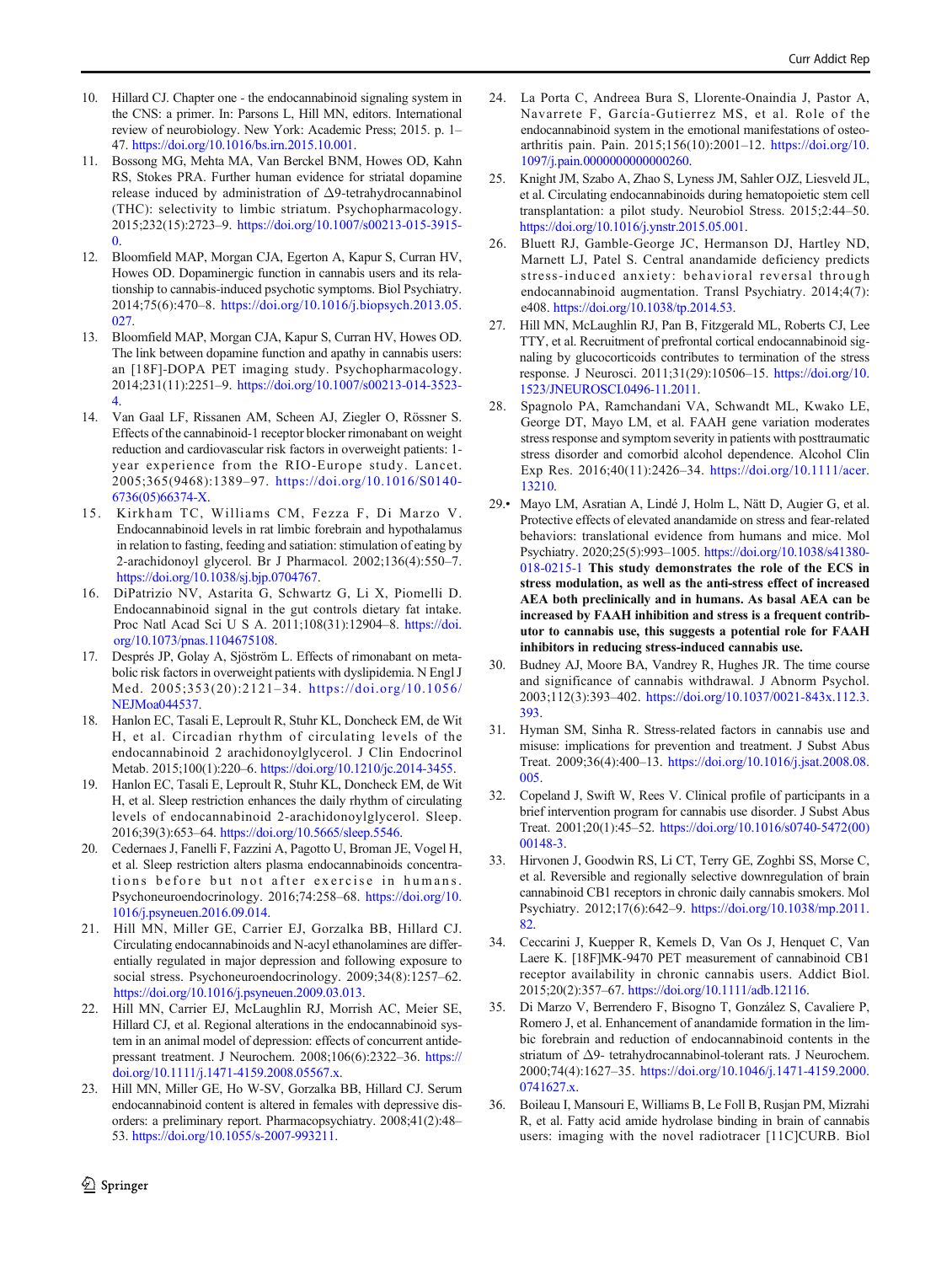<span id="page-6-0"></span>Psychiatry. 2016;80(9):691–701. [https://doi.org/10.1016/j.](https://doi.org/10.1016/j.biopsych.2016.04.012) [biopsych.2016.04.012.](https://doi.org/10.1016/j.biopsych.2016.04.012)

- 37. Jacobson MR, Tyndale RF, Wilson AA, Watts JJ, Rusjan PM, da Silva T, et al. Fatty acid amide hydrolase is lower in young cannabis users. Addict Biol. 2020:e12872. [https://doi.org/10.1111/adb.12872.](https://doi.org/10.1111/adb.12872)
- 38. Justinová Z, Munzar P, Panlilio LV, Yasar S, Redhi GH, Tanda G, et al. Blockade of THC-seeking behavior and relapse in monkeys by the cannabinoid CB1-receptor antagonist rimonabant. Neuropsychopharmacology. 2008;33(12):2870–7. [https://doi.org/](https://doi.org/10.1038/npp.2008.21) [10.1038/npp.2008.21](https://doi.org/10.1038/npp.2008.21).
- 39. Huestis MA, Boyd SJ, Heishman SJ, Preston KL, Bonnet D, Le Fur G, et al. Single and multiple doses of rimonabant antagonize acute effects of smoked cannabis in male cannabis users. Psychopharmacology. 2007;194(4):505–15. [https://doi.org/10.](https://doi.org/10.1007/s00213-007-0861-5) [1007/s00213-007-0861-5.](https://doi.org/10.1007/s00213-007-0861-5)
- 40. Schindler CW, Redhi GH, Vemuri K, Makriyannis A, Le Foll B, Bergman J, et al. Blockade of nicotine and cannabinoid reinforcement and relapse by a cannabinoid CB1-receptor neutral antagonist AM4113 and inverse agonist rimonabant in squirrel monkeys. Neuropsychopharmacology. 2016;41(9):2283–93. [https://doi.org/](https://doi.org/10.1038/npp.2016.27) [10.1038/npp.2016.27](https://doi.org/10.1038/npp.2016.27).
- 41. Christensen R, Kristensen PK, Bartels EM, Bliddal H, Astrup A. Efficacy and safety of the weight-loss drug rimonabant: a metaanalysis of randomised trials. Lancet. 2007;370(9600):1706–13. [https://doi.org/10.1016/S0140-6736\(07\)61721-8](https://doi.org/10.1016/S0140-6736(07)61721-8).
- 42. Rzepa E, Tudge L, McCabe C. The CB1 neutral antagonist tetrahydrocannabivarin reduces default mode network and increases executive control network resting state functional connectivity in healthy volunteers. Int J Neuropsychopharmacol. 2016;19(2):pyv092. <https://doi.org/10.1093/ijnp/pyv092>.
- 43. Tudge L, Williams C, Cowen PJ, McCabe C. Neural effects of cannabinoid CB1 neutral antagonist tetrahydrocannabivarin on food reward and aversion in healthy volunteers. Int J Neuropsychopharmacol. 2015;18(6):pyu094. [https://doi.org/10.](https://doi.org/10.1093/ijnp/pyu094) [1093/ijnp/pyu094.](https://doi.org/10.1093/ijnp/pyu094)
- 44. Gueye AB, Pryslawsky Y, Trigo JM, Poulia N, Delis F, Antoniou K, et al. The CB1 neutral antagonist AM4113 retains the therapeutic efficacy of the inverse agonist rimonabant for nicotine dependence and weight loss with better psychiatric tolerability. Int J Neuropsychopharmacol. 2016;19(12):pyw068. [https://doi.org/10.](https://doi.org/10.1093/ijnp/pyw068) [1093/ijnp/pyw068](https://doi.org/10.1093/ijnp/pyw068).
- 45. U.S. Food and Drug Administration. Marinol® Product Information. 2017. [https://www.accessdata.fda.gov/drugsatfda\\_](https://www.accessdata.fda.gov/drugsatfda_docs/label/2017/018651s029lbl.pdf) [docs/label/2017/018651s029lbl.pdf.](https://www.accessdata.fda.gov/drugsatfda_docs/label/2017/018651s029lbl.pdf) Accessed 17 Sept 2020.
- 46. Haney M, Hart CL, Vosburg SK, Nasser J, Bennett A, Zubaran C, et al. Marijuana withdrawal in humans: effects of oral THC or divalproex. Neuropsychopharmacology. 2004;29(1):158–70. [https://doi.org/10.1038/sj.npp.1300310.](https://doi.org/10.1038/sj.npp.1300310)
- 47. Budney AJ, Vandrey R, Hughes JR, Moore BA, Bahrenburg B. Oral delta-9-tetrahydrocannabinol suppresses cannabis withdrawal symptoms. Drug Alcohol Depend. 2007;86(1):22–9. [https://doi.](https://doi.org/10.1016/j.drugalcdep.2006.04.014) [org/10.1016/j.drugalcdep.2006.04.014](https://doi.org/10.1016/j.drugalcdep.2006.04.014).
- 48. Vandrey R, Stitzer ML, Mintzer MZ, Huestis MA, Murray JA, Lee D. The dose effects of short-term dronabinol (oral THC) maintenance in daily cannabis users. Drug Alcohol Depend. 2013;128(1– 2):64–70. [https://doi.org/10.1016/j.drugalcdep.2012.08.001.](https://doi.org/10.1016/j.drugalcdep.2012.08.001)
- 49. Hart CL, Haney M, Ward AS, Fischman MW, Foltin RW. Effects of oral THC maintenance on smoked marijuana self-administration. Drug Alcohol Depend. 2002;67(3):301–9. [https://doi.org/10.1016/](https://doi.org/10.1016/s0376-8716(02)00084-4) [s0376-8716\(02\)00084-4.](https://doi.org/10.1016/s0376-8716(02)00084-4)
- 50. Haney M, Hart CL, Vosburg SK, Comer SD, Reed SC, Foltin RW. Effects of THC and lofexidine in a human laboratory model of marijuana withdrawal and relapse. Psychopharmacology. 2008;197(1):157–68. [https://doi.org/10.1007/s00213-007-1020-8.](https://doi.org/10.1007/s00213-007-1020-8)
- 51. Schlienz NJ, Lee DC, Stitzer ML, Vandrey R. The effect of highdose dronabinol (oral THC) maintenance on cannabis self-

administration. Drug Alcohol Depend. 2018;187:254–60. [https://](https://doi.org/10.1016/j.drugalcdep.2018.02.022) [doi.org/10.1016/j.drugalcdep.2018.02.022.](https://doi.org/10.1016/j.drugalcdep.2018.02.022)

- 52. Levin FR, Mariani JJ, Brooks DJ, Pavlicova M, Cheng W, Nunes EV. Dronabinol for the treatment of cannabis dependence: a randomized, double-blind, placebo-controlled trial. Drug Alcohol Depend. 2011;116(1–3):142–50. [https://doi.org/10.1016/j.](https://doi.org/10.1016/j.drugalcdep.2010.12.010) [drugalcdep.2010.12.010.](https://doi.org/10.1016/j.drugalcdep.2010.12.010)
- 53. Levin FR, Mariani JJ, Pavlicova M, Brooks DJ, Glass A, Mahony A, et al. Dronabinol and lofexidine for cannabis use disorder: a randomized, double-blind, placebo-controlled trial. Drug Alcohol Depend. 2016;159:53–60. [https://doi.org/10.1016/j.drugalcdep.](https://doi.org/10.1016/j.drugalcdep.2015.11.025) [2015.11.025](https://doi.org/10.1016/j.drugalcdep.2015.11.025).
- 54. U.S. Food and Drug Administration. Cesamet™ Product Information. 2006. [https://www.accessdata.fda.gov/drugsatfda\\_](https://www.accessdata.fda.gov/drugsatfda_docs/label/2006/018677s011lbl.pdf) [docs/label/2006/018677s011lbl.pdf](https://www.accessdata.fda.gov/drugsatfda_docs/label/2006/018677s011lbl.pdf). Accessed 17 Sept 2020.
- 55. Gareau Y, Dufresne C, Gallant M, Rochette C, Sawyer N, Slipetz DM, et al. Structure activity relationships of tetrahydrocannabinol analogues on human cannabinoid receptors. Bioorganic Med Chem Lett. 1996;6(2):189–94. [https://doi.org/10.1016/0960-894X\(95\)](https://doi.org/10.1016/0960-894X(95)00573-C) [00573-C](https://doi.org/10.1016/0960-894X(95)00573-C).
- 56. Lile JA, Kelly TH, Hays LR. Substitution profile of the cannabinoid agonist nabilone in human subjects discriminating Δ9-tetrahydrocannabinol. Clin Neuropharmacol. 2010;33(5):235–42. [https://doi.](https://doi.org/10.1097/WNF.0b013e3181e77428) [org/10.1097/WNF.0b013e3181e77428.](https://doi.org/10.1097/WNF.0b013e3181e77428)
- 57. Lile JA, Kelly TH, Hays LR. Separate and combined effects of the cannabinoid agonists nabilone and Δ9-THC in humans discriminating  $\Delta$ 9-THC. Drug Alcohol Depend. 2011;116(1-3):86-92. <https://doi.org/10.1016/j.drugalcdep.2010.11.019>.
- 58. Mendelson JH, Mello NK. Reinforcing properties of oral Δ9-tetrahydrocannabinol, smoked marijuana, and nabilone: influence of previous marijuana use. Psychopharmacology. 1984;83(4):351–6. <https://doi.org/10.1007/BF00428544>.
- 59. Ware MA, St Arnaud-Trempe E. The abuse potential of the synthetic cannabinoid nabilone. Addiction. 2010;105(3):494–503. [https://doi.org/10.1111/j.1360-0443.2009.02776.x.](https://doi.org/10.1111/j.1360-0443.2009.02776.x)
- 60. Bedi G, Cooper ZD, Haney M. Subjective, cognitive and cardiovascular dose-effect profile of nabilone and dronabinol in marijuana smokers. Addict Biol. 2013;18(5):872–81. [https://doi.org/10.1111/](https://doi.org/10.1111/j.1369-1600.2011.00427.x) [j.1369-1600.2011.00427.x.](https://doi.org/10.1111/j.1369-1600.2011.00427.x)
- 61. Haney M, Cooper ZD, Bedi G, Vosburg SK, Comer SD, Foltin RW. Nabilone decreases marijuana withdrawal and a laboratory measure of marijuana relapse. Neuropsychopharmacology. 2013;38(8):1557–65. <https://doi.org/10.1038/npp.2013.54>.
- 62. Hill KP, Palastro MD, Gruber SA, Fitzmaurice GM, Greenfield SF, Lukas SE, et al. Nabilone pharmacotherapy for cannabis dependence: a randomized, controlled pilot study. Am J Addict. 2017;26(8):795–801. <https://doi.org/10.1111/ajad.12622>.
- 63. Herrmann ES, Cooper ZD, Bedi G, Ramesh D, Reed SC, Comer SD, et al. Effects of zolpidem alone and in combination with nabilone on cannabis withdrawal and a laboratory model of relapse in cannabis users. Psychopharmacology. 2016;233(13):2469–78. <https://doi.org/10.1007/s00213-016-4298-6>.
- 64. Herrmann ES, Cooper ZD, Bedi G, Ramesh D, Reed SC, Comer SD, et al. Varenicline and nabilone in tobacco and cannabis cousers: effects on tobacco abstinence, withdrawal and a laboratory model of cannabis relapse. Addict Biol. 2019;24(4):765–76. [https://](https://doi.org/10.1111/adb.12664) [doi.org/10.1111/adb.12664](https://doi.org/10.1111/adb.12664).
- 65. Compton DR, Rice KC, De Costa BR, Razdan RK, Melvin LS, Johnson MR, et al. Cannabinoid structure-activity relationships: correlation of receptor binding and in vivo activities. J Pharmacol Exp Ther. 1993;265(1):218–26.
- 66. De Petrocellis L, Ligresti A, Moriello AS, Allarà M, Bisogno T, Petrosino S, et al. Effects of cannabinoids and cannabinoidenriched Cannabis extracts on TRP channels and endocannabinoid metabolic enzymes. Br J Pharmacol. 2011;163(7):1479–94. [https://](https://doi.org/10.1111/j.1476-5381.2010.01166.x) [doi.org/10.1111/j.1476-5381.2010.01166.x](https://doi.org/10.1111/j.1476-5381.2010.01166.x).